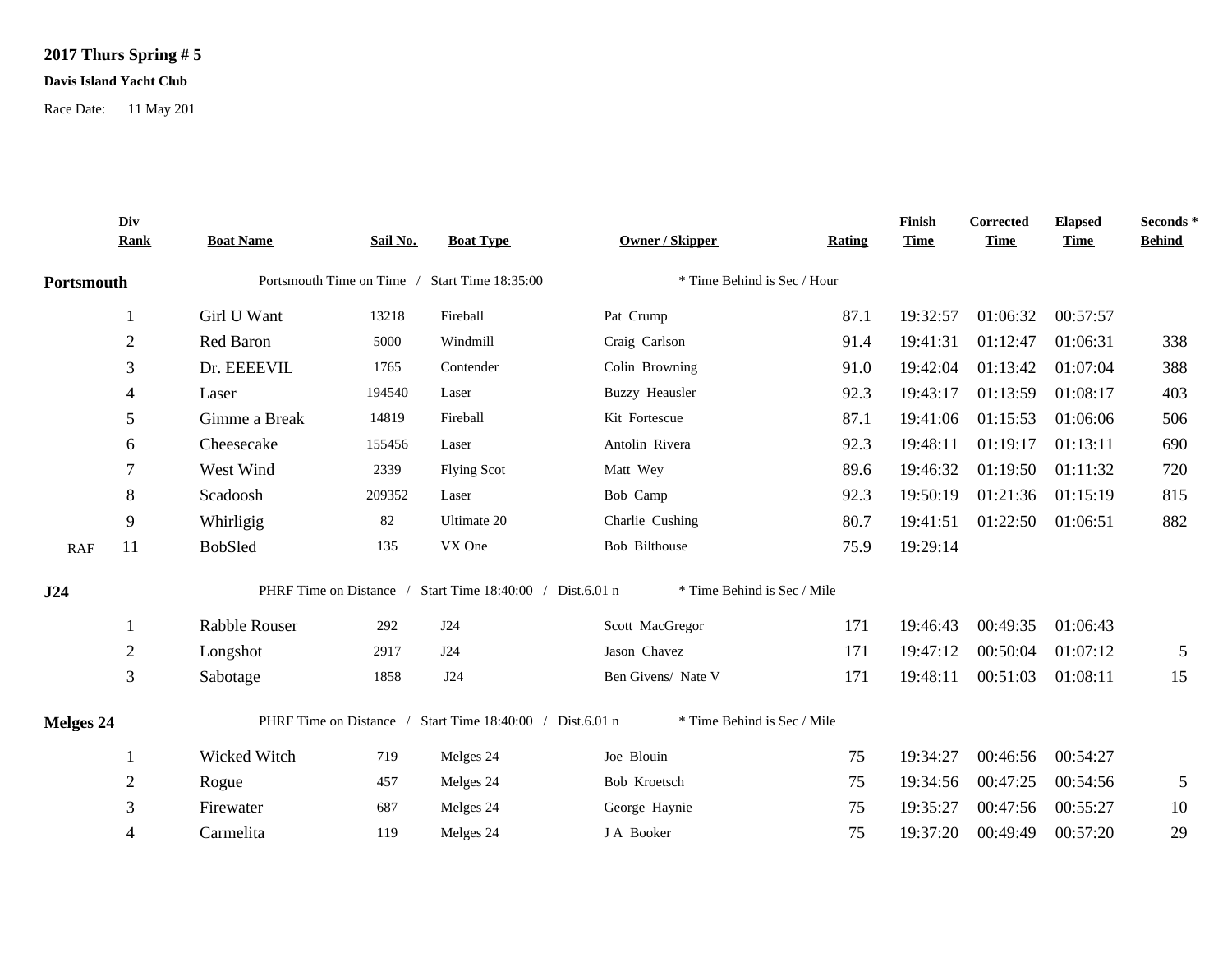| Spin B               |                |                  |                  | PHRF Time on Distance / Start Time 18:45:00 / Dist.6.01 n | * Time Behind is Sec / Mile |     |          |          |          |                |
|----------------------|----------------|------------------|------------------|-----------------------------------------------------------|-----------------------------|-----|----------|----------|----------|----------------|
|                      | $\mathbf{1}$   | Tenacity         | 241              | Laser 28                                                  | Ken Hardy                   | 132 | 19:46:16 | 00:48:03 | 01:01:16 |                |
|                      | $\overline{2}$ | Mal de Mer       | 747              | Wavelength                                                | Richard Karran              | 156 | 19:49:46 | 00:49:08 | 01:04:46 | 11             |
|                      | 3              | Meltemi          | 40787            | S <sub>2</sub> 9.1                                        | Alex Korakis                | 132 | 19:47:48 | 00:49:35 | 01:02:48 | 15             |
|                      | $\overline{4}$ | Junior           | 41186            | J27                                                       | Frank Selph                 | 123 | 19:48:32 | 00:51:13 | 01:03:32 | 32             |
|                      | $\mathfrak{S}$ | Privateer        | 282              | S <sub>2</sub> 9.1                                        | Chris Jones                 | 132 | 19:49:29 | 00:51:16 | 01:04:29 | 32             |
|                      | 6              | Mojo             | 532              | J22                                                       | Bob Touton                  | 177 | 19:54:44 | 00:52:00 | 01:09:44 | 39             |
|                      | $\tau$         | Dr Bligh         | 30               | S <sub>2</sub> 9.1                                        | Michael Maher               | 132 | 19:50:22 | 00:52:09 | 01:05:22 | 41             |
|                      | 8              | Son of A Sailor  | 11               | Elliott 770                                               | Todd Saunders               | 111 | 19:50:32 | 00:54:25 | 01:05:32 | 64             |
| <b>DNF</b>           | 10             | Fully Involved   | 97925            | <b>B25</b>                                                | Stephen Vincent             | 135 |          |          |          |                |
| Spin A               |                |                  |                  | PHRF Time on Distance / Start Time 18:45:00 / Dist.6.01 n | * Time Behind is Sec / Mile |     |          |          |          |                |
|                      | $\mathbf{1}$   | Rocket           | 48               | <b>J35</b>                                                | Tarry Grimsdale             | 72  | 19:46:52 | 00:54:39 | 01:01:52 |                |
|                      | $\overline{2}$ | No Limit         | 39526            | Farr 395                                                  | Neal Burns                  | 42  | 19:43:54 | 00:54:42 | 00:58:54 |                |
|                      | 3              | Alpha Dog        | 83170            | Sr <sub>33</sub>                                          | Gordon Latrobe              | 63  | 19:46:50 | 00:55:31 | 01:01:50 | $\overline{9}$ |
|                      | $\overline{4}$ | Fire & Ice       | 83198            | J105                                                      | George Cussins              | 81  | 19:50:56 | 00:57:49 | 01:05:56 | 32             |
|                      | 5              | Wired            | 39511            | Farr 395                                                  | Achilles/ Brocks            | 42  | 19:47:24 | 00:58:12 | 01:02:24 | 35             |
|                      | 6              | Tampa Girl       | 83242            | J120                                                      | Bill Terry                  | 54  | 19:48:54 | 00:58:29 | 01:03:54 | 38             |
|                      | 7              | Kicks            | 50               | J92s                                                      | Peter Hartleb               | 99  | 19:54:08 | 00:59:13 | 01:09:08 | 46             |
|                      | 8              | No Way Jose      | 42696            | J35                                                       | Jose Suarezhoyos            | 72  | 19:55:03 | 01:02:50 | 01:10:03 | 82             |
|                      |                |                  |                  | PHRF Time on Distance / Start Time 18:50:00 / Dist.4.59 n | * Time Behind is Sec / Mile |     |          |          |          |                |
| <b>Racer Cruiser</b> |                |                  |                  |                                                           |                             |     |          |          |          |                |
|                      | $\mathbf{1}$   | Intrepid         | 41227            | <b>J40</b>                                                | Jeff Russo                  | 78  | 19:44:28 | 00:48:30 | 00:54:28 |                |
|                      | $\sqrt{2}$     | Wing It          | 43620            | Irwin 39 Citation                                         | Mike Doyle                  | 126 | 19:49:17 | 00:49:39 | 00:59:17 | 15             |
|                      | 3              | Javelina         | 482              | Tartan 37                                                 | Ray Dunn                    | 108 | 19:48:14 | 00:49:58 | 00:58:14 | 19             |
|                      | $\overline{4}$ | Revenge          | 005              | Dufour 34                                                 | Lee Burstiner               | 126 | 19:53:11 | 00:53:33 | 01:03:11 | 66             |
|                      | $\mathfrak{S}$ | License to Chill | 007              | Beneteau First 235                                        | Bob & Jackie Meyer          | 198 | 19:59:47 | 00:54:38 | 01:09:47 | 80             |
| Non Spin A           |                |                  |                  | PHRF Time on Distance / Start Time 18:50:00 / Dist.4.59 n | * Time Behind is Sec / Mile |     |          |          |          |                |
|                      | $\mathbf{1}$   | Long Gone        | 10225            | Morgan 42                                                 | Phil Waller                 | 161 | 19:44:40 | 00:42:21 | 00:54:40 |                |
|                      | $\overline{2}$ | Another Road     | H <sub>100</sub> | Heritage WIs                                              | Kevin Fouche                | 174 | 19:48:54 | 00:45:35 | 00:58:54 | 42             |